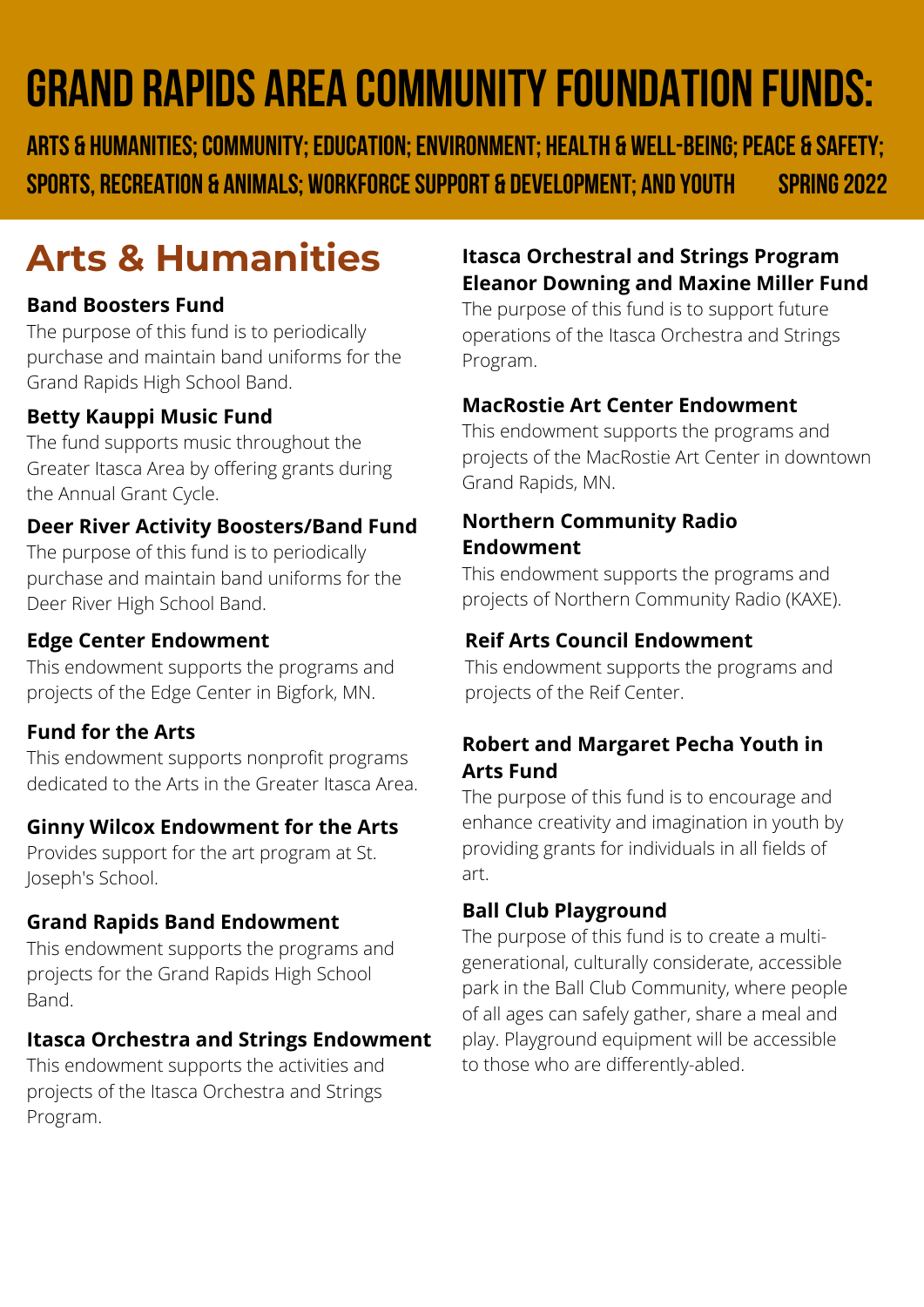# **Community**

#### **Barbara Anderson Fund in Memory of Lew and Nettie Berry**

This fund was designed to pay for heating the Hill City United Methodist Church.

#### **Barb James Memorial Fund**

This is a donor advised fund for people in crisis.

#### **Bigfork Lions Endowment**

This endowment supports the programs and projects of the Bigfork Lions Club.

#### **Corinne Gibson Ivanca Family Fund**

The purpose of this donor advised fund is to support charitable organizations as selected by the advisor(s).

#### **Crisis Grant Fund**

This endowment supports individuals and families in the Greater Itasca Area who are experiencing some type of crisis. Grants are provided through local nonprofit organizations. Priority may be given to maintain employment.

#### **Deer River Area Community Fund**

This community endowment provides grants to local nonprofits that support the health and well-being of families in the Deer River Area.

#### **Deer River Area Community Nonendowed Fund**

This fund is intended to provide support for projects, programs and activities of the Deer River Area Community.

#### **Edgar and Hannah Hetteen Fund**

This endowment supports nonprofit programs and projects in the Greater Itasca Area that help families in crisis.

#### **Endowed Sharing Fund**

This endowment supports individuals and families in the Greater Itasca Area who are experiencing some type of crisis.

#### **Foundation Fund**

This endowment supports the programs and projects of the Grand Rapids Area Community Foundation. The Foundation Fund enables us to be "For Good. Forever."

#### **Friends of the Forest History Center**

Distributions from this fund are intended to support the Forest History Center in Grand Rapids.

#### **Friends of the Forest History Center Nonendowed Fund**

The purpose of this fund is to support the Forest History Center in Grand Rapids

#### **Giving Tree/Compassion Coalition**

The purpose of this fund is to encourage 100 local citizens to commit \$420 per year which will then be distributed quarterly to local nonprofit agencies.

#### **Grand Rapids Area Library Foundation Fund**

This endowment supports the programs and projects of the Grand Rapids Area Library.

#### **Grand Rapids Public Utilities Community Caring Fund**

Grand Rapids Public Utilities customers provide crisis grants for our neighbors in need.

#### **Greater Itasca Area Community Fund**

This endowment supports current community needs in the Greater Itasca Area. Grants are provided during the Annual Grant Cycle.

#### **Greater Itasca Area Community Nonendowed Fund**

This nonendowed fund works with the Greater Itasca Area Community Fund to provide community grants.

#### **Greenway Area Community Fund**

This community endowment provides grants to local nonprofits that support the health and well-being of families in the Greenway Area.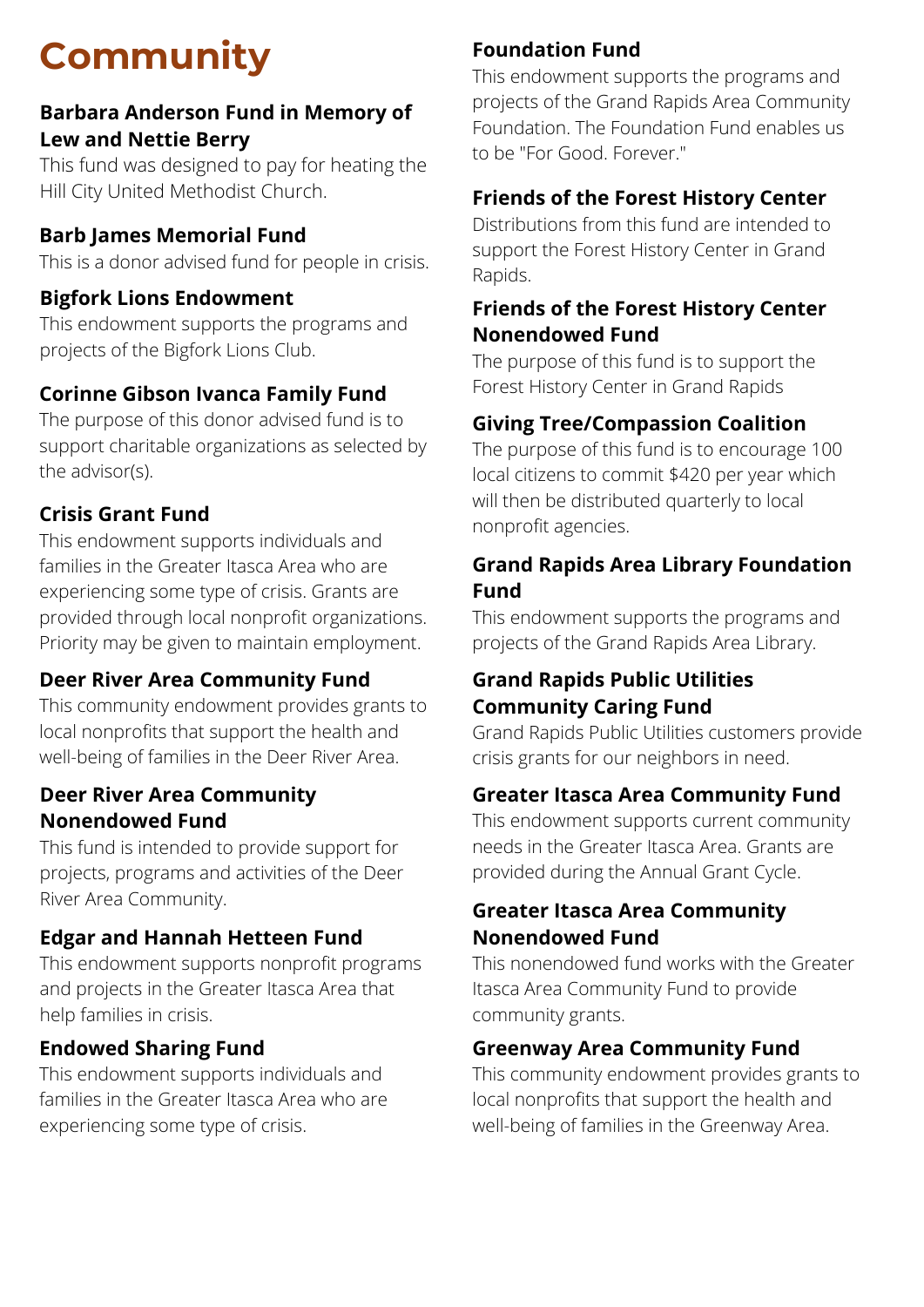## **Community continued**

#### **Greenway Area Community Nonendowed Fund**

This fund is intended to provide support for projects, programs and activities of the Greenway Area Community Fund.

#### **Herreid Deer River Fund**

The purpose of this fund is to benefit recipients in the Deer River Area. This fund is to provide crisis funding grants to benefit identifiable individuals rather than to provide general support to charitable organizations or to provide grants to deal with chronic problems.

### **Hill City Area Community Fund**

This community endowment provides grants to local nonprofits that support the health and well-being of families in the Hill City Area.

#### **ICTV Investment Fund**

The purpose of this fund it to support future operations of the Agency.

#### **IEDC Development Projects Fund**

The purpose of this fund is to fund economic development projects in Itasca County, with particular attention directed to projects adding value to the timber industry or having countywide benefits.

#### **IEDC Endowment**

This endowment supports the programs and projects of the Itasca Economic Development Corporation.

#### **Inger Local Indian Council (LIC) Fund**

This fund supports community projects in Inger in Itasca County.

#### **Itasca County Habitat for Humanity Fund**

This endowment supports the programs and projects of Itasca County Habitat for Humanity.

#### **Itasca County Historical Society Fund**

This endowment supports the programs and projects of the Itasca County Historical Society.

#### **Itasca County Sharing Fund**

The purpose of this fund is to serve immediate, last resort, crises needs such as emergency shelter, utilities, healthcare, transportation and work clothing. Grants are intended to give the assisting agency some extra time to find more permanent solutions for their clients.

#### **Itasca Friendship Club Fund**

The Itasca Friendship Club enhances life for persons with disabilities by providing fellowship and social opportunities, developing lifelong skills along with a connection within their community. The Community Foundation serves as fiscal sponsor for the club to receive gifts and disburse funds to support the activities and objectives of the Itasca Friendship Club. Gifts (donations) to this fund and fully tax deductible in accordance with current charitable laws.

#### **KOOTASCA Community Action, Inc. Fund**

This endowment supports the programs and projects of KOOTASCA Community Action, dedicated to reducing poverty.

#### **McGregor Lakes Area Foundation Endowment Fund**

This endowment wishes to support community needs and improve the quality of life in the McGregor Lakes Area.

#### **McGregor Lakes Area Foundation Nonendowed Fund**

This fund wishes to support community needs and improve the quality of life in the McGregor Lakes Area.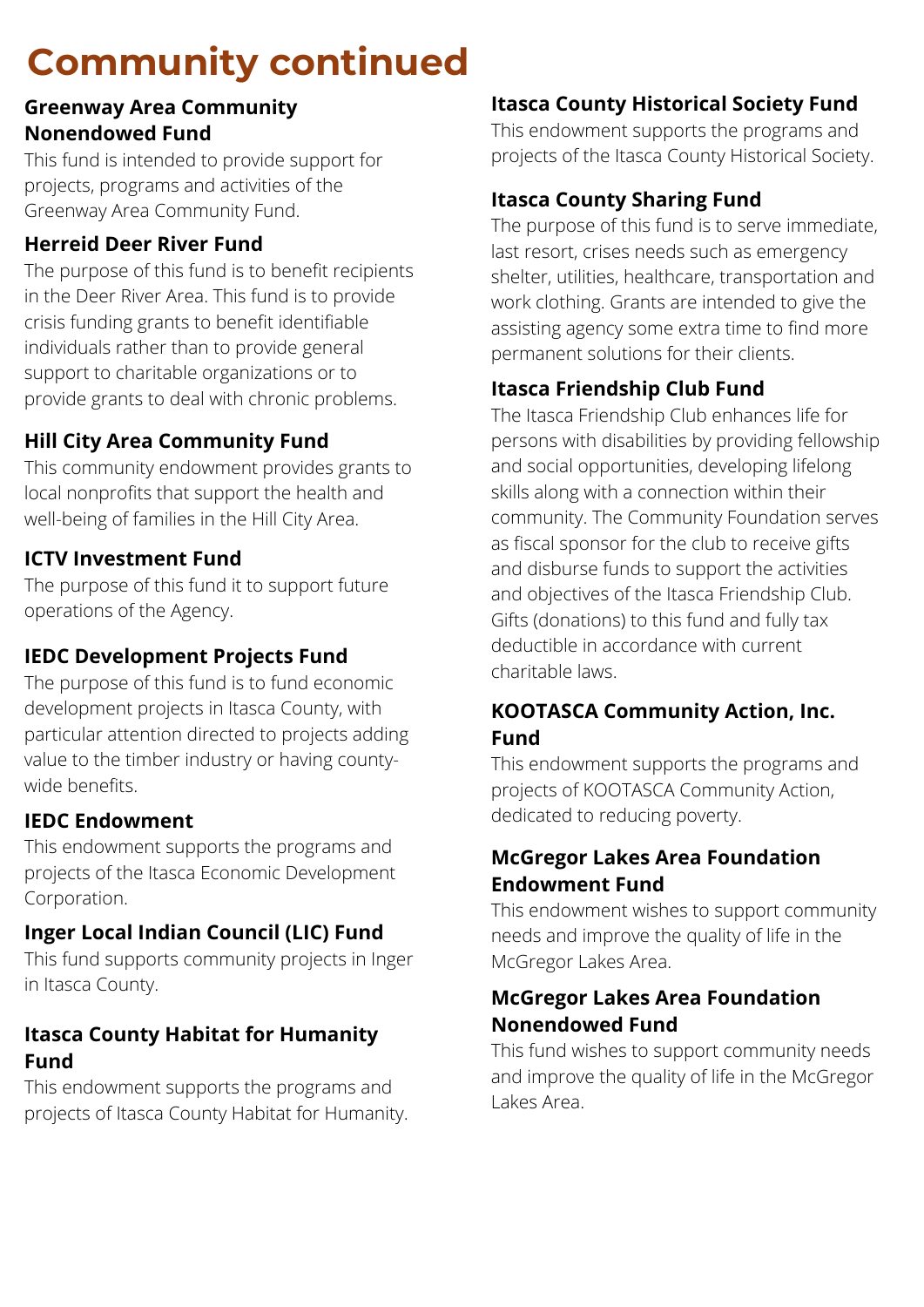## **Community continued**

#### **Nashwauk Area Community Fund**

This community endowment provides grants to organizations that support the health and wellbeing of people in the Nashwauk Area.

#### **Nashwauk Area Nonendowed Fund**

This fund is intended to provide support for projects, programs and activities of the Nashwauk Area Community.

#### **Remer Depot Endowment**

This endowment supports the Remer Depot.

#### **Remer Depot Operating Fund**

The intention of this fund is to support maintenance of the Remer Depot.

#### **S.Lake Local Indian Council**

This fund provides for community development by the S. Lake Local Indian Council. Examples of projects include: trail signage, fishing pier safety upgrades, community center equipment, improvements to the Pow Wow grounds and other projects approved by the Local Indian Council.

#### **Stanley and Helen Kangas Senior Sharing Fund**

This endowment provides crisis funding (through local, human-service organizations) to senior citizens in the Greater Itasca Area.

#### **Tim Murphy Memorial Donor Advised Fund**

The purpose of this donor advised fund is to support charitable organizations as selected by the advisor(s).

#### **United Way of 1000 Lakes Endowment Fund**

This endowment supports the programs and projects of United Way of 1,000 Lakes.

#### **Veterans Support Emergency Fund**

The purpose of this fund is to provide crisis need grants to Veterans in the Greater Itasca area.

#### **Veterans Support Fund**

This endowment provides grants that support local veterans in need.

#### **Wabana Community Fund**

This fund was established to raise funds to improve the community center/recreation area at the Wabana Town Hall.

#### **Warren Youngdahl Fund**

This endowment supports nonprofit programs and projects that help families in the Edge of the Wilderness Area.

#### **Wayne K. Mills Salvation Army Fund**

This endowment supports the Itasca County programs and projects at the Salvation Army.

#### **Wayne Mills/Chet Johnson Rotary Fund**

The purpose of this endowment is to provide annual distributions for support to charitable organizations in the Grand Rapids and Greater Itasca area as selected by the advisor(s).

#### **Wendy and Denny Roy Donor Advised Fund**

The purpose of this donor advised fund is to support charitable organizations as selected by the advisor(s).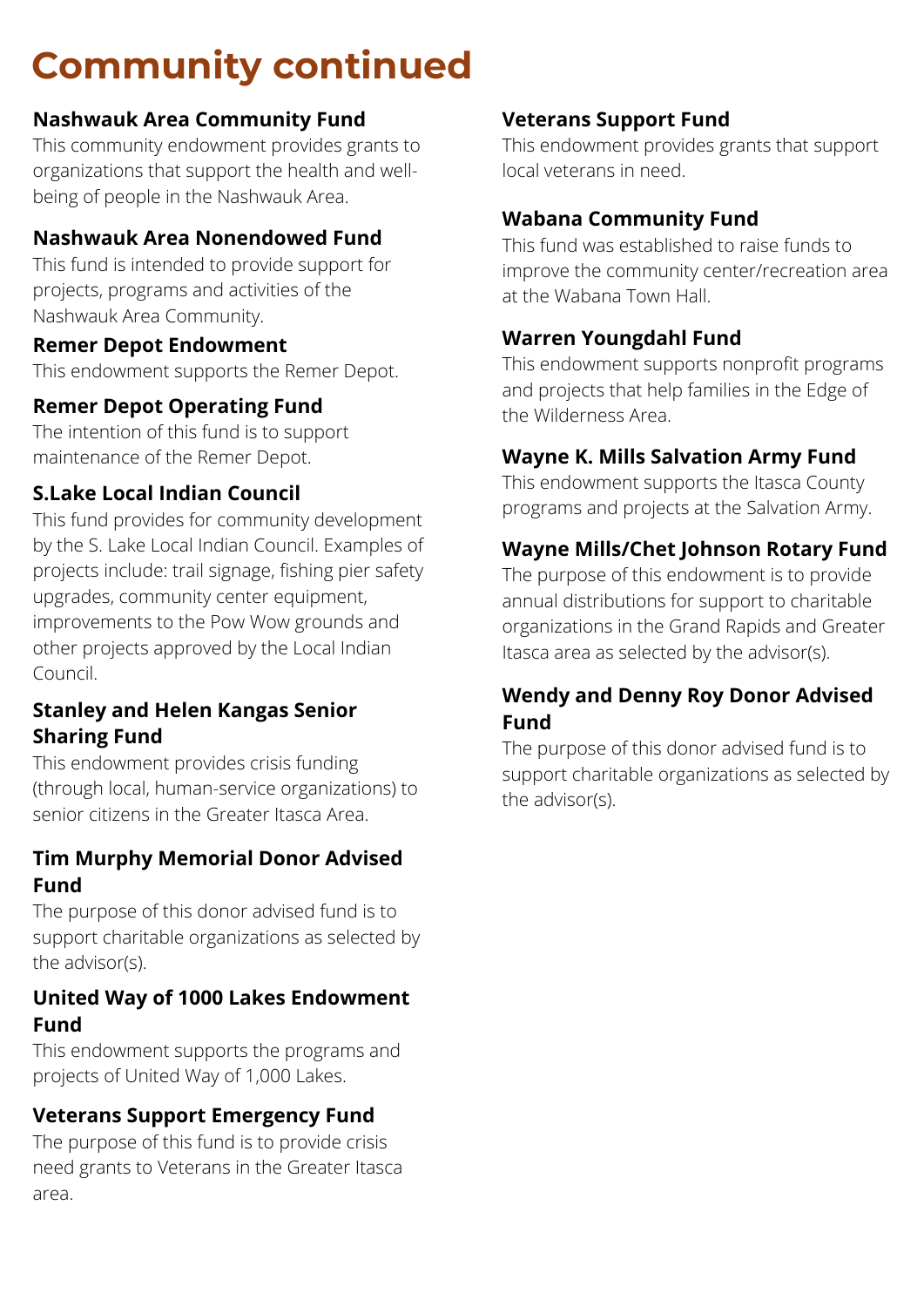# **Education**

#### **1000 Lakes Scholarship Fund**

The purpose of this scholarship is to support the higher education of students throughout the Itasca Area School Districts.

#### **Ardell Simonson Memorial Scholarship**

This scholarship is intended for a graduate of a Greater Itasca area high school who achieves a minimum GPA of 2.5 or greater who is interested in becoming an Elementary **Educator** 

#### **Barbara Swentkofske Memorial Scholarship**

This scholarship is intended for a graduating Grand Rapids High School female who is planning to attend a 4 year college or university.

#### **Betty Shannon Scholarship Fund**

This scholarship provides support for nursing students at Itasca Community College (ICC) and the College of St. Scholastica (CSS).

#### **Bigfork Lions Scholarship Fund**

This scholarship fund is for a graduating senior from Bigfork High School.

#### **Bill and Ruth Powers Scholarship**

This scholarship supports District 318 students who have a GPA of 3.0 and intend to pursue a major in the field of arts and humanities.

#### **Bill Gray - Southwest Elementary - Scholarship Fund**

To support students who attended Southwest Elementary School. Top ranking academic students are not eligible for this award.

#### **Bill Prigge Memorial Economic Scholarship**

This scholarship supports a graduating Greenway High School graduate with a GPA of at least 2.5 and who is planning to study business or economics. May be based on need.

## **Bob Frick Memorial Scholarship**

This scholarship supports a graduating GRHS student entering a vocational/technical program. Priority may be given to a Graphic Arts student.

## **Bonner Hockey Scholar Award**

This award is presented to the GRHS male and female hockey player with the highest cumulative GPA on their respective hockey team.

## **Brad Smith Memorial Scholarship**

This scholarship supports a graduating DRHS student that demonstrates exceptional commitment to self and community through involvement and dedication.

## **Burgess Family Scholarship Fund**

This scholarship is offered to a student graduating from Deer River High School with a GPA of at least 3.0, is active in community service and intends to obtain a Bachelor's Degree.

### **Carl and Margaret Mickelson/Kiwanis Scholarship**

This scholarship supports GRHS Key Club (or Circle K) students who demonstrate commitment to community service.

#### **Catherine Anderson Memorial Scholarship**

This scholarship supports District 318 females who are interested in pursuing a career in education.

#### **Chad, Holly, and Hannah Davis Memorial Scholarship**

This scholarship is in memory of Chad, Holly and Hannah Davis and is available to traditional and non-traditional students in District 318 and Greenway. IEP preferred, but not required.

## **Coach Ted Brill Hockey Scholarship**

This scholarship is offered to a male hockey player who demonstrates the values of hockey, and commitment to community and education.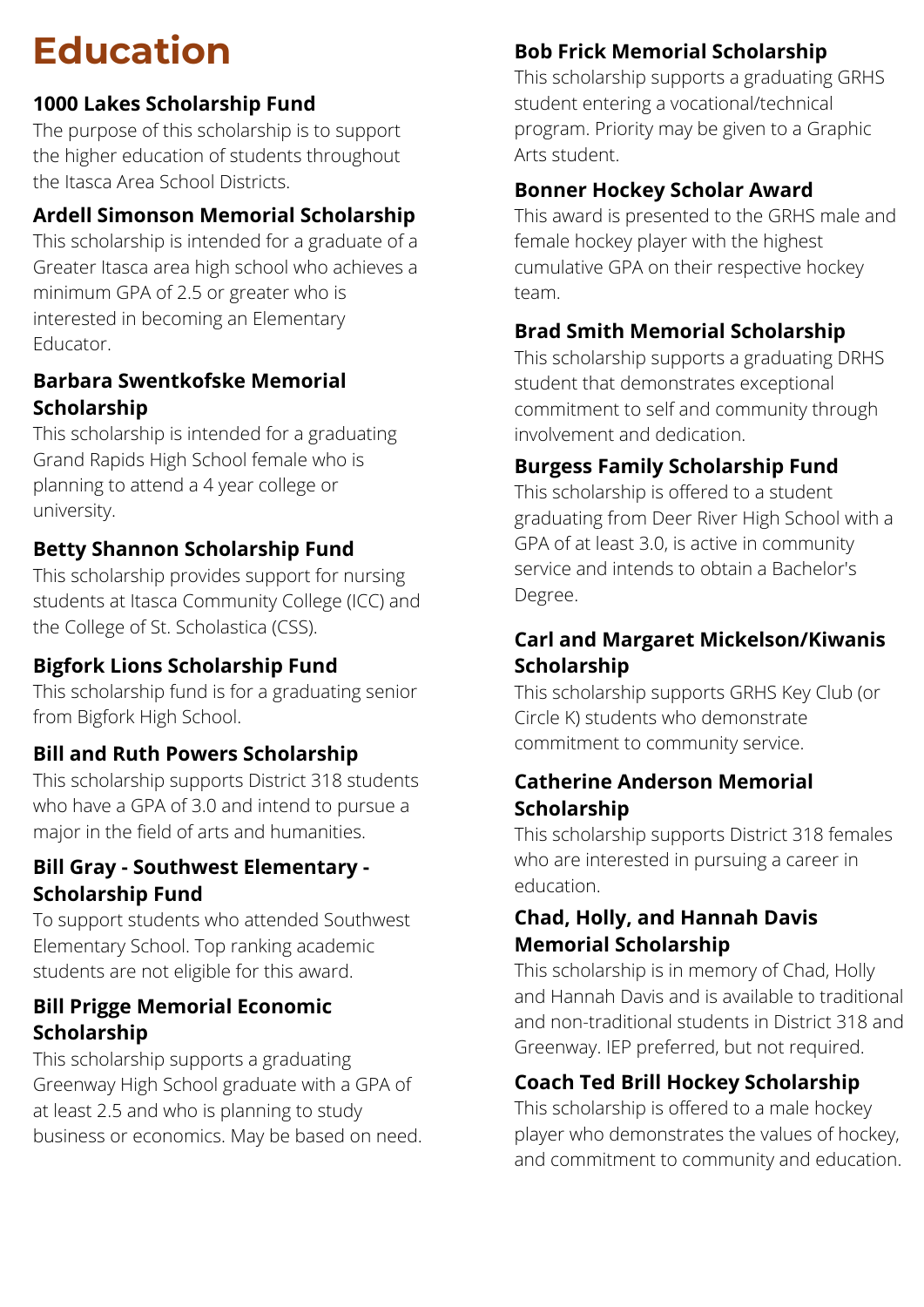### **Coach Tom Drazenovich Scholarship Fund**

This scholarship recognizes a GRHS Senior football team member who demonstrates leadership and integrity.

### **Community Foundation General Scholarship**

This scholarship supports students who have few or no other available scholarship options. Special consideration may be taken for underserved populations.

### **Corey Bakken Speech and Debate Memorial Scholarship**

This scholarship is to support speech and debate students in ISD 318 who have a 3.0 GPA or higher.

## **Dan Retka Memorial Scholarship**

This scholarship supports GRHS students planning to study engineering, construction management or environmental science and have at least a 3.0 GPA or higher.

## **Dede Emerson Scholarship Fund**

The Dede Emerson scholarship was established for a Grand Rapids High School graduating senior enrolled in a two-year or four-year college, pursuing a major in international business, veterinarian work or music. This scholarship is based on scholastic merit. Financial need may also be taken into consideration. Applications with a GPA of less than 3.0 will not be accepted.

## **Deer River Schools Endowment**

This endowment supports the programs and projects of Deer River School.

## **District 318 Endowment**

This endowment supports the programs and projects of District 318 (Grand Rapids and Bigfork schools).

## **District 318 Nonendowed Fund**

The purpose of this fund is to provide direct support to the District 318 Endowment.

## **Dr. and Mrs. Robert Kelly Scholarship**

This scholarship supports a student with an "interruption" in their career path pursuing a new career in healthcare.

#### **Dr. Jules and Ilo Meyer Medical Scholarship**

This scholarship supports students entering: Medical School, a Registered Nursing program, Dental School or Veterinarian School.

## **Eagle Scholarship**

This scholarship supports students planning to attend a Christian-centered college, university, Bible College, or seminary.

## **Ed and Eleanore Gregerson Scholarship**

This recurring scholarship supports GRHS students who are active members of Zion Lutheran Church in Grand Rapids.

## **Edgar R and Bess R Mullins Award**

This scholarship supports one male and one female GHS student with a GPA of 3.0 or higher who demonstrates athletic involvement, leadership, and commitment to GHS and community.

## **Erling and Fran Willadson Scholarship**

This scholarship supports graduating GRHS students pursuing a vocational or technical school program.

#### **Frances Bartos King-James E. King Scholarship**

This scholarship supports graduating Greater Itasca area high school females in any education field, with the exception of religious education.

## **Freestone Community Club Scholarship**

This scholarship supports one male and one female student. Priority for those students who live in the Arbo, Bass Lake, Deer Lake or Wabana townships and who have a GPA of 2.0 or higher.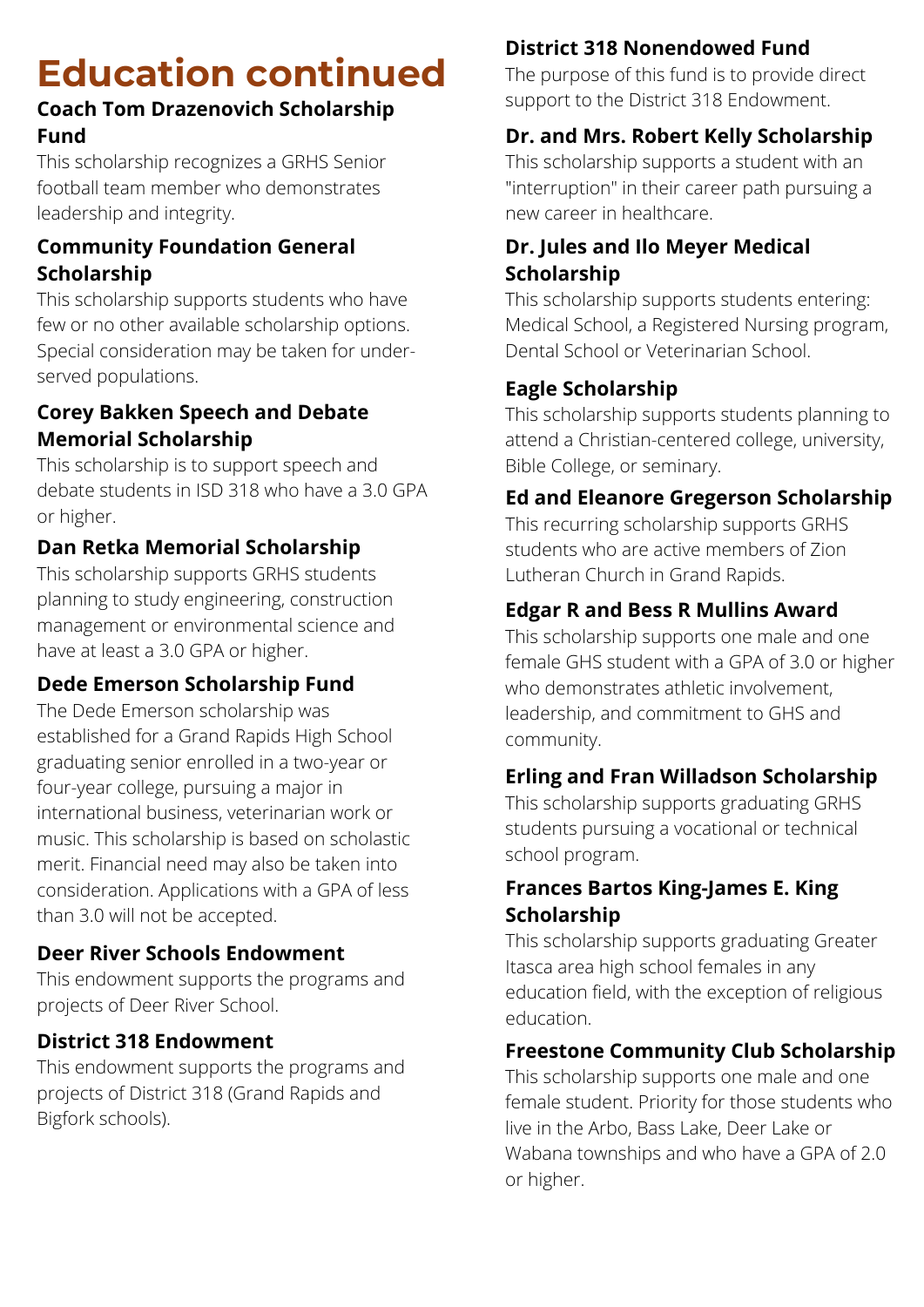#### **Gary Ehalt "His Love For Animals" Veterinary Scholarship**

This scholarship supports graduates of Greater Itasca area high schools interested in becoming a veterinarian.

## **Gibbons Family Scholarship Fund**

The purpose of this fund is to use it's proceeds to fund 3 scholarships: the Greater Itasca STEM Scholarship, Greater Itasca VoTech/Community College Scholarship and the Greenway Spanish Scholarship.

## **G.J. Holt Family Scholarship**

This scholarship supports students graduating from Bigfork School.

### **Grace Christian School Endowment**

This endowment supports the programs and projects of Grace Christian School.

#### **Grand Itasca Clinic and Hospital Volunteer Services Scholarship**

This scholarship supports students who have one year of college and pursuing a career in healthcare.

## **Grand Rapids AAUW Anniversary Fund**

This fund supports the scholarship fund for females with an AA or higher who are pursuing higher education.

#### **Grand Rapids AAUW Anniversary Nonendowed Scholarship**

This scholarship supports females with an AA or higher who are pursing higher education.

### **Grand Rapids/Greenway Swim Association Scholarship**

This scholarship supports students graduating from the Grand Rapids/Greenway area who participated in competitive swimming programs for three years and have a 2.5 or higher GPA.

## **Great Minds Learning Center Fund**

The Great Minds Learning Center Fund supports the Great Mind Learning Center's mission of providing children and adults with the necessary reading, spelling, and math skills to accomplish their educational and personal goals.

### **GRHS Class of 1966 Forrest L. Willey Memorial Scholarship Fund**

This fund provides 2 scholarships, 1 to a Grand Rapids student and 1 to a Northern Lights Community School student. This is an opportunity-centered award, referencing applicants who have fewer scholarship opportunities than most students.

## **GRHS Class of '85 Legacy Scholarship**

Provides for students who have graduated from GRHS. Applicants can be any age, and attend any type of educational training or schooling.

#### **GRHS Climate Fund**

The fund shall be used for charitable support of positive relationships between school staff, faculty and students.

## **GRSB Financial Focus Scholarship**

This scholarship supports students with a GPA of 2.5 or higher pursuing study in a finance or business related field.

#### **Harvey and Doris Dahline Wrestling Scholarship Fund**

This scholarship supports a student graduating from Grand Rapids High School and a member of the GRHS Wrestling Team in good standing.

## **Hazel Brink Music Scholarship Fund**

This scholarship is designed for a student in the Greater Itasca area pursuing the study of music. Preference may be given to a GRHS graduating student.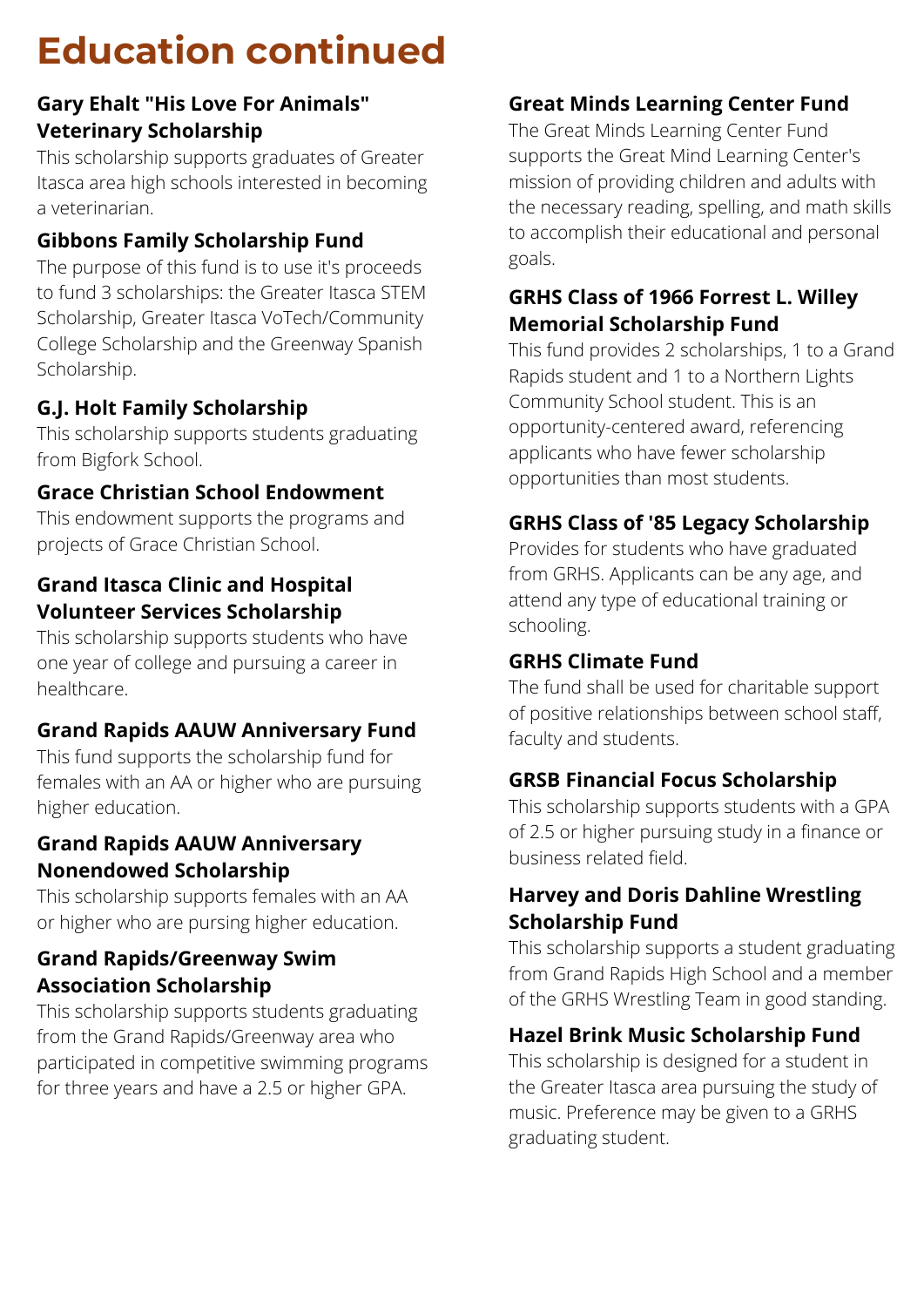#### **Hill City Area Community Scholarship**

Applicant must be a Hill City High School student.

#### **Hill City Classmates Memorial Scholarship Fund**

This scholarship was established as a memorial to students who graduated from Hill City High School. As a tribute, scholarships are awarded each year to one or more Hill City High School graduates. A Legacy list is presented to each recipient, and memorials are added as needed.

#### **Jack Gunderson Memorial Scholarship**

This scholarship supports DRHS students who demonstrate commitment to school and community.

#### **Jan Ferraro Memorial Scholarship Fund**

This scholarship is offered to graduates of Hill City HS and is based on need.

#### **Jeff Davies Scholarship for the Arts**

This scholarship supports students pursuing study in the Arts at ICC.

#### **Jennifer Koprowski Scholarship**

This scholarship supports a GRHS female swimmer who has shown dedication to the sport and leadership ability.

#### **John and Carol Setterberg Memorial Scholarship**

This scholarship supports students (one male and one female) at DRHS with a GPA of 3.5 or higher and record of participation in sports.

#### **John & Frances Furlong Scholarship Fund**

This scholarship supports GRHS students with the highest GPA who pursue a vocational or technical training program.

### **Judy Peura Hultquist Scholarship**

This scholarship is for high school students graduating from Hill City High School.

### **J.W. Kumpula Scholarship**

This scholarship supports a NKHS student who plans to pursue a technical career in any field (except computer/technology related areas). This scholarship is geared toward a wellrounded student with some financial need or ability to overcome barriers rather than a high GPA.

#### **Keith Newstrom Memorial Aviation Scholarship**

This scholarship supports someone pursuing a career in aviation.

#### **K. Roger Betz Vocational School Scholarship**

This scholarship is intended for a student graduating from Greenway High School with an intention of going to a two-year vocational/technical school.

#### **Latterell Family Scholarship**

This scholarship supports a BHS who plans to attend a four-year public or private college or university.

#### **Lavona M. Jasper Scholarship**

This scholarship supports a GHS student with a GPA of 3.0 or higher who plans to major in education.

#### **Lilah Maddy Brandon Scholarship**

For a male or female graduating senior from GRHS; based on need.

#### **Lou and Mary Alice Barle Memorial Scholarship**

This scholarship supports GHS student involved in sports and dedicated to leadership.

#### **Max Fulton Forestry Scholarship Fund**

This scholarship provides support for students pursuing study in the field of forestry.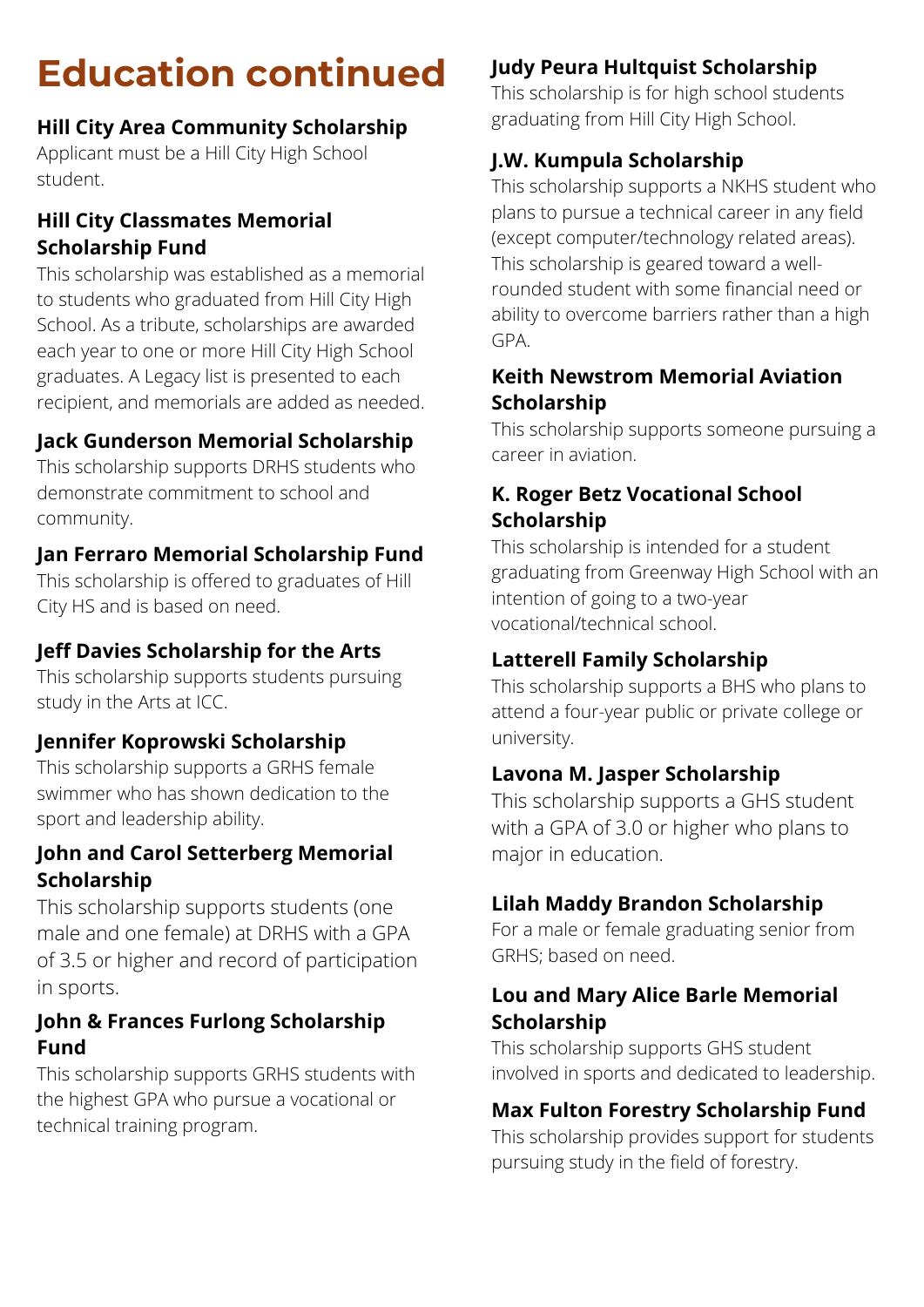## **MDI Success at Work Scholarship Fund**

Intended mainly to help students transition from high school to work. Priority may be given to students needing specific support to overcome physical or other barriers. Must have an IEP or involved in Special Education.

#### **Mel and Lucille Beier Family Scholarship**

This scholarship supports students who have high potential for success, but few other scholarship opportunities.

#### **Mel and Nancy Kooda Memorial Scholarship Fund**

For a student graduating from McGregor High School entering an "industrial arts" field of study to include any of the Trades, certifications, teaching, education, nursing and medical. This is for students with fewer or no other scholarship opportunities.

#### **Mike Washburn Memorial Scholarship Fund**

The purpose of this scholarship fund is to support a student graduating from Hill City High School interested in pursuing education, training or certification to operate heavy equipment.

## **Mockford Scholarship**

This fund provides scholarships that are sponsored by the Minnesota DNR Forestry Employees' Association (FEA).

## **Myles Reif Memorial Scholarship**

For a senior from the Grand Rapids High School based on scholastic achievement and character, without regard to need, who pursues a degree in the Sciences.

### **Nashwauk Area Community Fund Scholarship**

This scholarship supports a student graduating from Nashwauk/Keewatin HS.

## **Nicole Calgaro Memorial Scholarship**

This scholarship supports a NKHS student preferrably (but not necessarily) interested the music field or involved in 4H.

## **Northern MN Builders Association Endowed Fund**

This fund supports a scholarship fund for students pursuing a career in any of the building trade fields.

## **Northern MN Builders Association Scholarship Fund**

The purpose of this scholarship fund is to foster the building trade's future in Northern Minnesota by providing financial assistance for students pursuing a career in this field.

## **Northland Scholarship Endowed Fund**

This fund supports the scholarship fund that supports a student graduating from Northland High School and has a total value of \$3000 over 4 years.

## **PATH-UP Scholarship Fund**

The purpose of this scholarship fund is to provide financial support to a non-traditional student with at least an AA, AS or qualified life experience and are working towards a BA/BS, license or certification.

## **Petersen-Menefee Fund**

This is for applicants who live in Good Hope, Max, Third River, Moose Park, Alvwood, Kinghurst, Ardenhurst or Grattan Townships who are pursuing post-secondary education.

## **Rae Graham Scholarship**

This scholarship supports a GHS student who plans to major in business or education and is in the top 50% of their class.

## **Randall C. Benson Family Fund**

It is the intention of this endowment to use portions of annual distributions to provide support to Blaine Community Scholarship Program for Blaine High School graduates.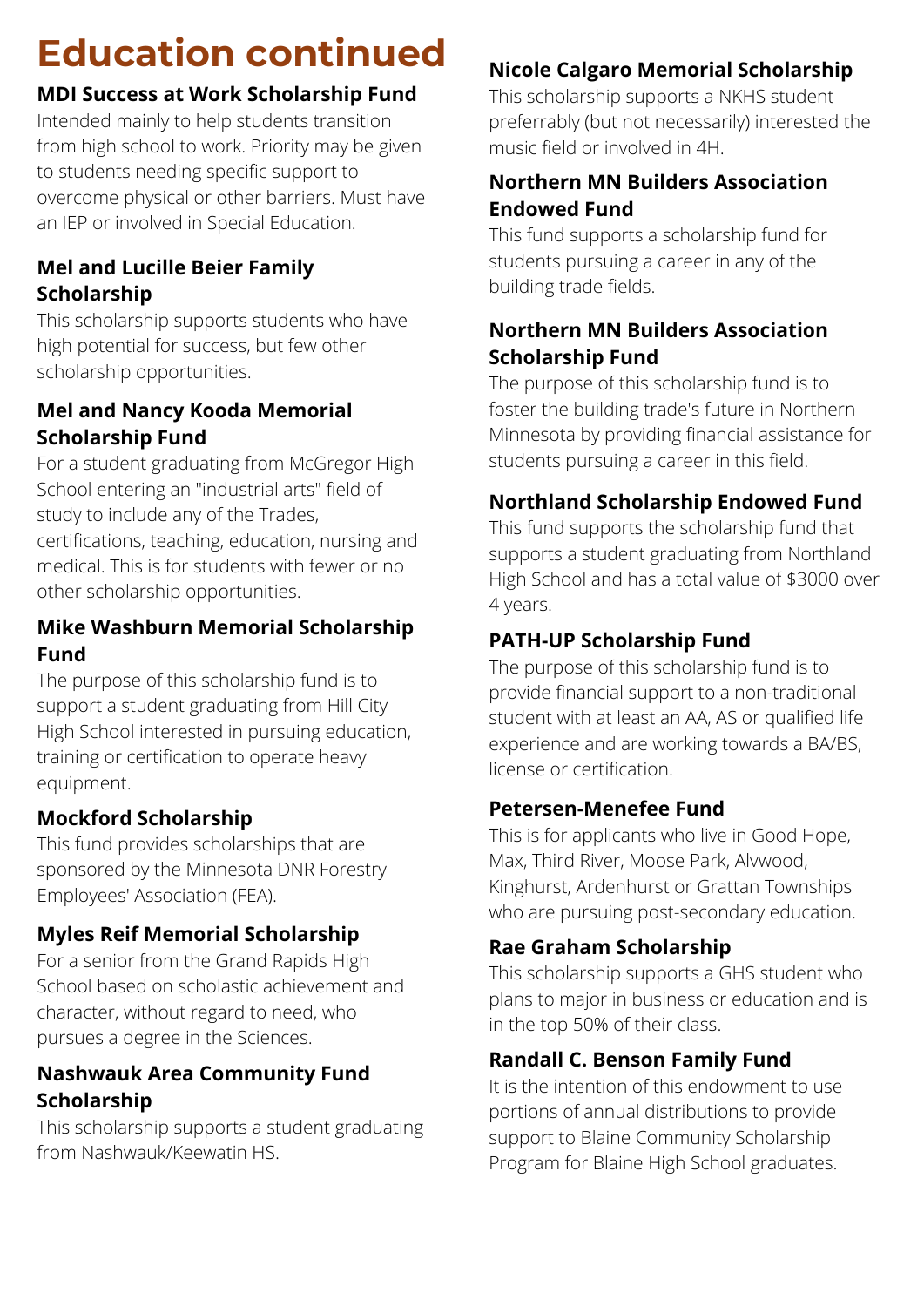#### **Reif Dance Company Endowed Scholarship**

The purpose of this scholarship is for graduating seniors actively enrolled in the Reif Dance Company program.

#### **Richard & Elaine Aune Music Scholarship**

This scholarship was established to support a graduating senior from District 318 who is planning to study music. Preference is given to the study of choral music.

#### **RJEMS School Climate Fund**

The RJEMS School Climate Fund is used to provide and promote positive relationships at the Robert J. Elkington Middle School between school staff, faculty and students.

#### **Robert and Shirley Bennett Scholarship**

This scholarship supports students who plan to study physics.

#### **Ruth Hurlbert Scholarship**

This scholarship supports students who plan to attend the Oak Hills Bible College in Bemidji, Minnesota.

#### **Scott A. Olson Memorial Scholarship**

This is a general purpose scholarship awarded to a student who is graduating or graduated from either Grand Rapids or Greenway high schools.

#### **St. John's Catholic Church of Hill City Scholarship Fund**

Any student who has (or whose family has) attended St. John's Catholic Parish in Hill City. Family includes parents, grandparents, other. Preference to graduating seniors from Hill City HS.

## **Steven Pietila Memorial Scholarship**

For a graduating Deer River High School senior with a GPA of 3.25 or higher. Applicant must express their involvement in community and extracurricular activities.

## **Sulo Herrala Scholarship Fund**

Awarded to a Bigfork High School senior with a GPA of 3.0 or higher who is planning to attend a four-year college or vocational school as a full-time student.

#### **Sydney Gray Scholarship - Forest Lake Elementary**

To support students who attended Forest Lake Elementary School. Top ranking academic students are not eligible for this award.

#### **Terry and Muggs Matteson L&M Appreciation Scholarship Fund**

Supports active L&M employees and immediate family members planning to attend a MN or WI school interested in furthering or continuing his/her education and/or training. Past recipients who are awarded any additional scholarship must maintain a minimum GPA.

#### **Truman and Borghild (Bud) Shoaff Memorial Family Fund**

The purpose of this renewable scholarship fund is to support graduating seniors as well as non-traditional students in the Greater Itasca Area enrolled in and pursuing a degree, certification or credentials in STEM: Science Technology, Engineering and Math - OR - in a music field of study.

## **Turna E. Fletcher Scholarship**

For a graduating senior in pursuit of an elementary education degree. An interest in improving the environment is an additional factor.

#### **Wade and Barbara (Danielson) Salisbury Family Fund**

Must be a graduating senior of Deer River High School, based on good character, hard work and need.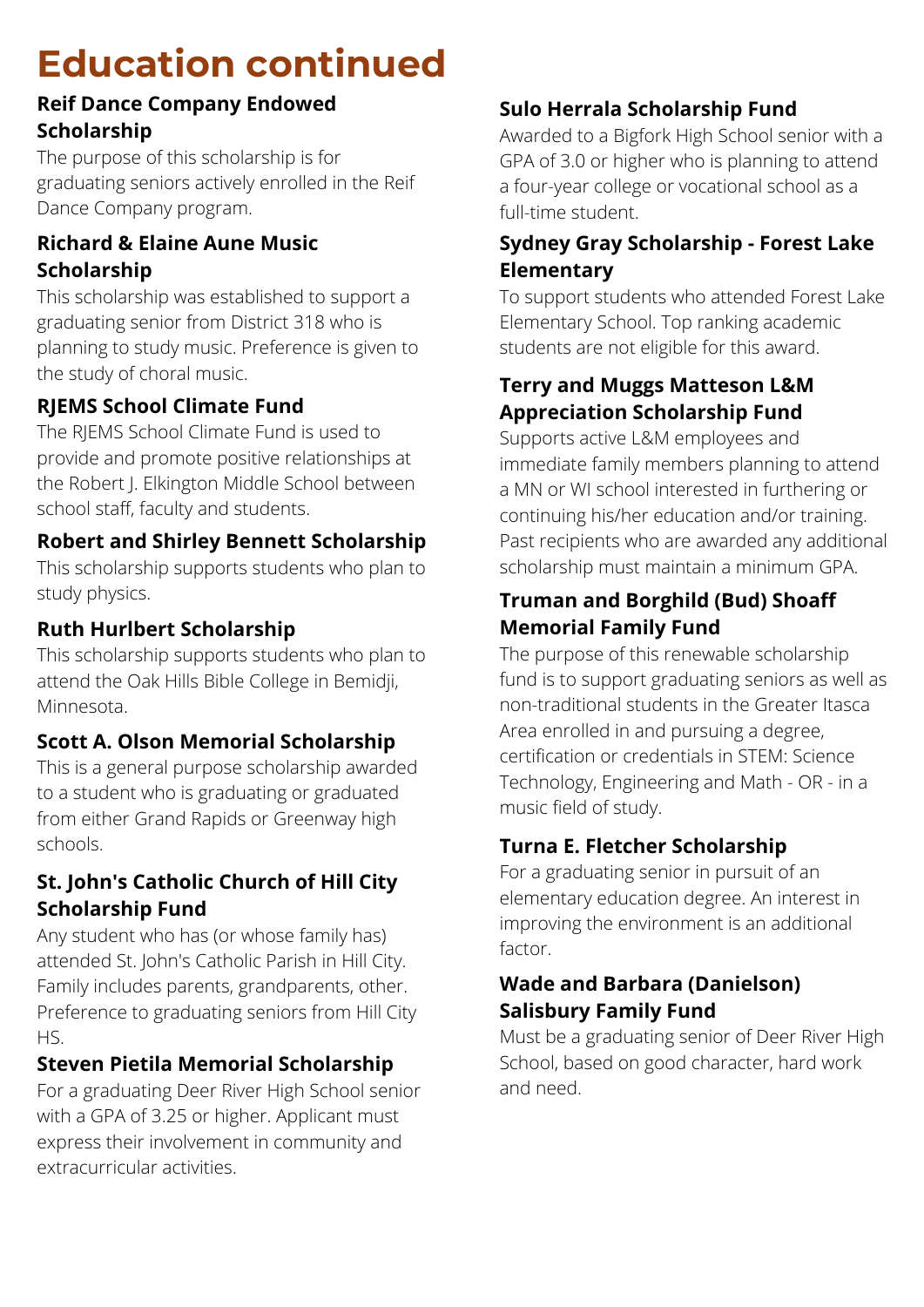### **Workforce Ready Scholarship**

A scholarship for people who want to live, work and stay in the Itasca area.

#### **Zack Adams Memorial Scholarship Fund**

The Greenway recipient may attend any qualified vocational, technical or certification program. Priority may be given to a student who plans on attending Alexandria Tech.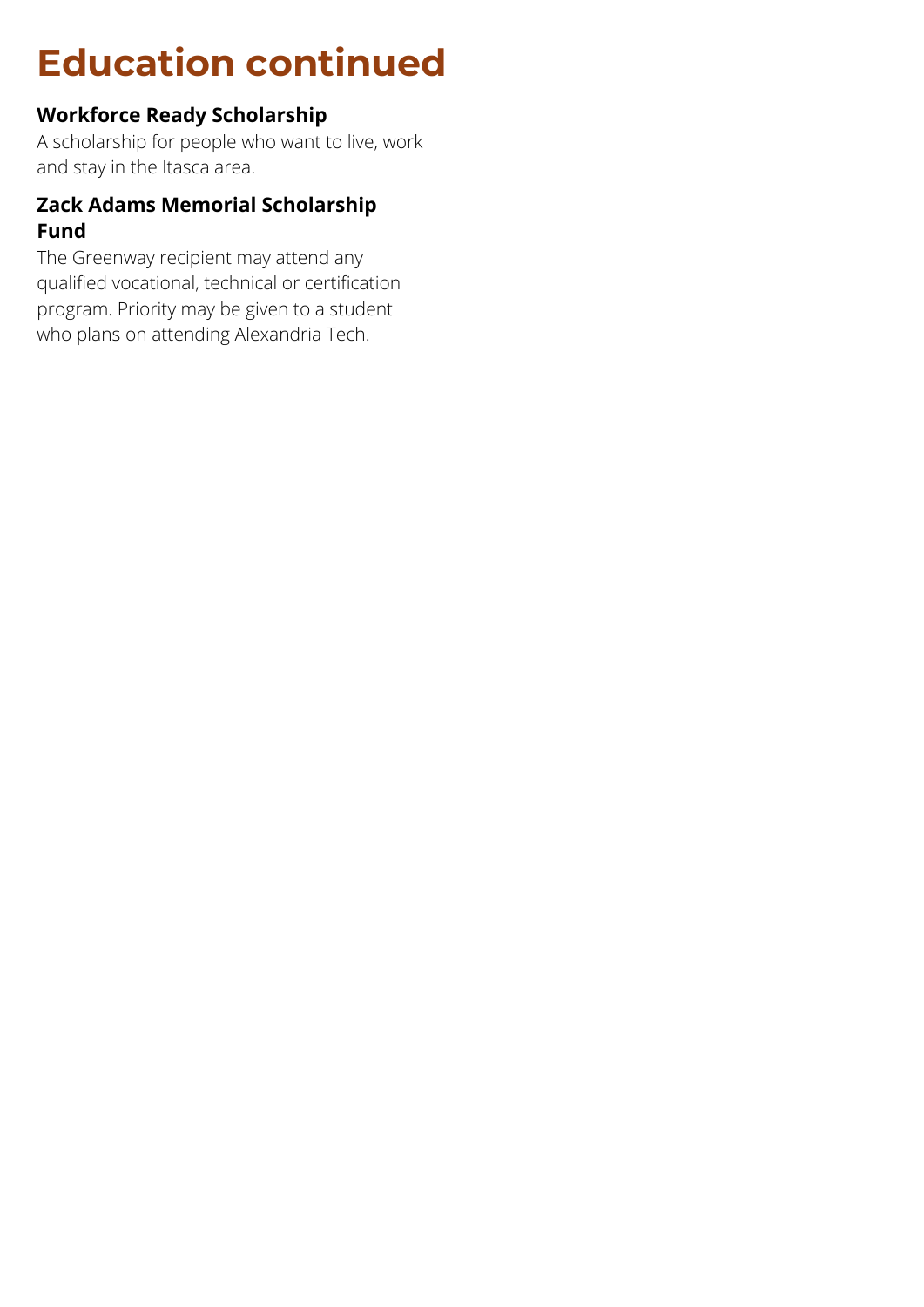## **Environment**

#### **1000 Lakes and Rivers Fund**

The purpose of this fund is to provide grants for water resources protection and improvements and projects throughout Itasca County.

#### **Fund for the Environment**

This endowment supports current needs that relate to or affect our local Greater Itasca Area environment.

#### **Greater Pokegama Lake Association Fund**

This fund is for the general investment of long term savings for the Agency.

#### **Itasca Area Forest Legacy Fund**

The purpose of this fund is to assist the funding of Itasca County wide forest easements. The goal is to encourage individuals and businesses to support the concept promoting easements with private landowners. Working conservation easements are voluntary and formal agreements will allow for public recreation access while ensuring sustainable forest management and timber harvesting.

#### **Itasca County Trails Task Force Fund**

The purpose of this fund is to foster development and long term sustainability of quality recreational trails and facilities in Itasca County area that meet the needs of residents and visitors.

#### **Livestock Control of Invasive Species Fund**

The purpose of this fund is to research the viability to use grazing (instead of chemicals) by lakes and waterways to control invasive species.

#### **River Watch Fund**

The purpose of this endowment is for the annual distributions to go to the Itasca County Soil and Water Conservation District to support the River Watch program in Itasca County.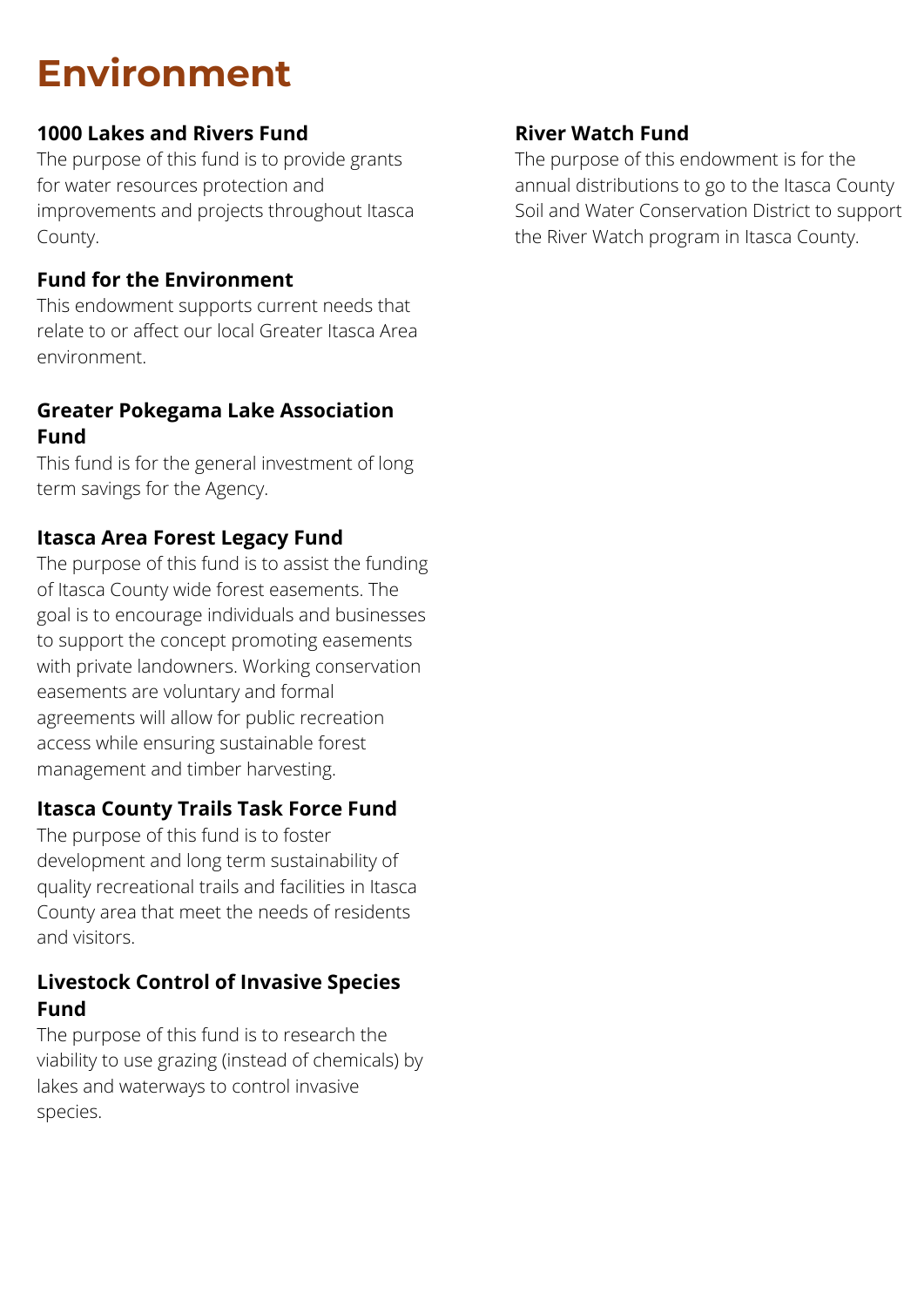# **Health & Well-Being**

### **Alzheimer's Family Support Fund**

This fund supports respite care for families who actively care for someone with Alzheimer's.

## **Angel of Hope Fund**

The Angel of Hope Fund supports those who have lost a child. The Angel of Hope Memorial Park is on the banks of the Mississippi River.

### **Bigfork Valley Hospital Endowment**

This endowment supports programs and activities at the Bigfork Valley Hospital.

## **Blandin Employees for Life Fund**

Blandin Employees for Life Fund provides local individuals and families help with transportation needs to and from cancer treatments.

### **Community Cafe Endowment Fund**

It is the intention of this endowment to provide current income and long-term protection for the operations of this agency.

#### **Delbert Matteson Second Harvest North Central Food Bank Endowment Fund**

The purpose of this fund is to let the endowment grow for future needs at Second Harvest North Central Food Bank.

## **ElderCircle Fund**

This endowment supports the programs and projects of ElderCircle.

#### **Foster Love Closet Fund**

The purpose of this fund is to support Foster Love Closet, a place where a member of the community and foster families can stop for children's clothing or other items, free of charge.

#### **Fund for Women**

This endowment supports the programs and projects in the Greater Itasca Area that positively affect women and girls.

## **GRACE House Fund**

The fund is for the specific purpose of supporting the projects and programs of Grace House Homeless Shelter.

## **Grand Itasca Foundation Fund**

This endowment supports programs and projects that directly impact the health and well-being of Grand Itasca Clinic and Hospital patients.

## **Grand Rapids Farmer's Market Fund**

This fund supports the Mighty Matching Dollar program that provides fresh, local produce at the Grand Rapids Farmers' Market.

## **Itasca Area Cancer Crisis Endowment**

This endowment supports crisis needs of individuals and families dealing with cancer.

## **Itasca Area Cancer Crisis Fund**

This fund supports crisis needs of individuals and families dealing with cancer.

## **Itasca Hospice Foundation**

This endowment supports the programs and projects of Itasca Hospice.

## **Itasca Life Options**

This endowment supports the programs and projects of Itasca Life options.

## **Mental Health Education Fund**

This fund supports programs and projects of NAMI, the National Alliance on Mental Illness-Grand Rapids Area

#### **Mobility Mania Accessibility For All Fund**

This fund supports projects that provide appropriate access to local businesses for all people, regardless of their physical abilities.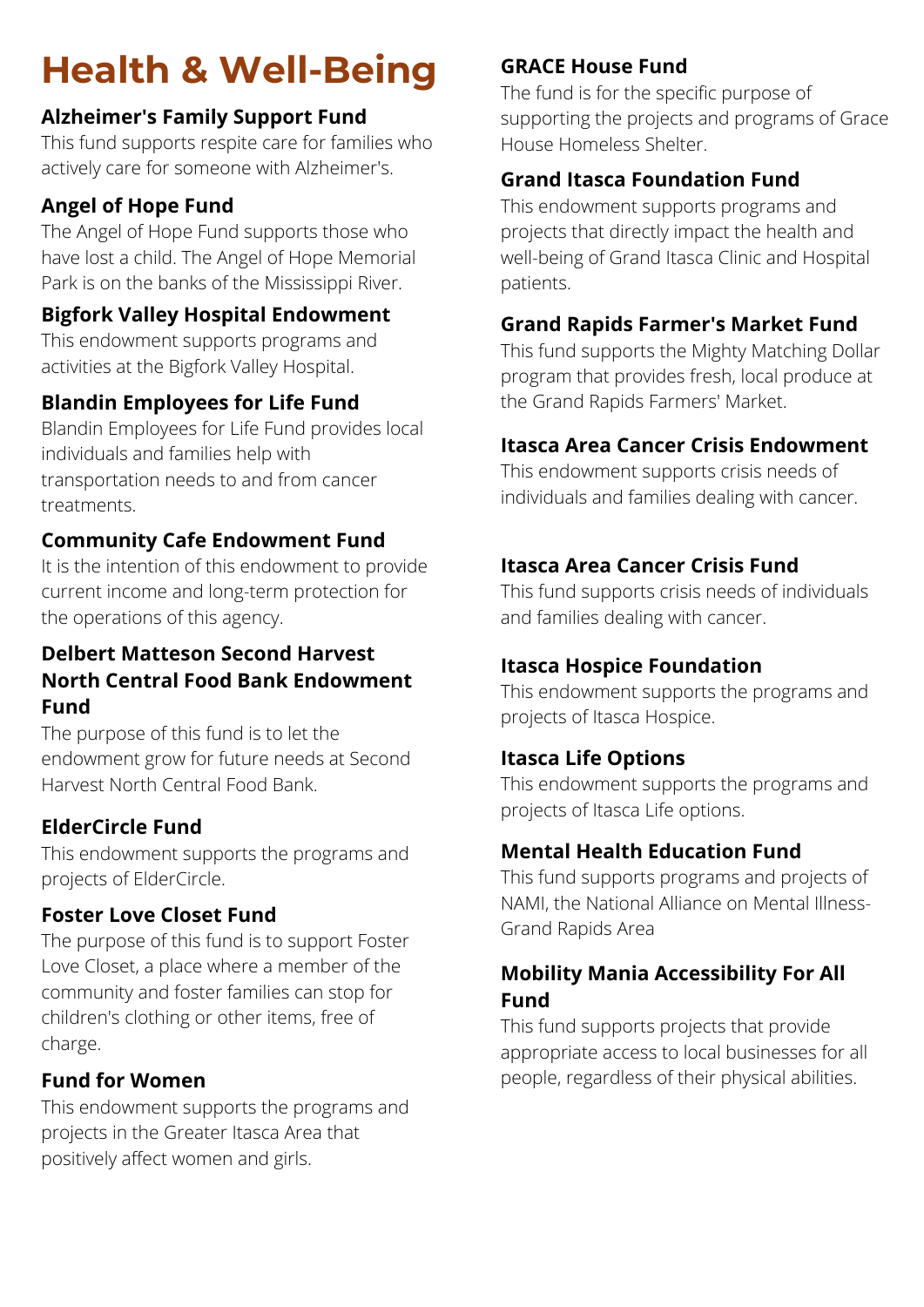## **Health & Well-Being continued**

#### **Northland Counseling Center Endowment Fund**

The purpose of this endowed fund is to help Northland Counseling Center carry out its mission promoting hope and recovery through mutual respect, trust and empowerment.

#### **Power of Produce (PoP)**

This is a program of the Grand Rapids Farmers Market. Local children aged 2-12 can sign up at the Grand Rapids Farmers Market and get a "Produce Passport," Then, the next six times that child comes to the Market, they get a \$2 voucher to purchase whatever produce they want from the Market's many vendors. Designed to promote healthy eating.

#### **Restore A Smile Fund**

The purpose of this fund is to provide financial support for individuals within greater Grand Rapids area in need of dental care to help enhance their sense of physical and emotional well being.

#### **Second Harvest N Central Food Bank Endowment**

This endowment supports the programs and projects of Second Harvest North Central Food Bank.

#### **Social Movability - Helping All People Stay Engaged**

As a sub-fund of the Mobility Mania Accessibility for All Fund, this fund will support individuals who receive long-term services and supports, and mental health services to enhance their quality of life, give opportunities for independence and offer transportation options 7 days a week and after hours.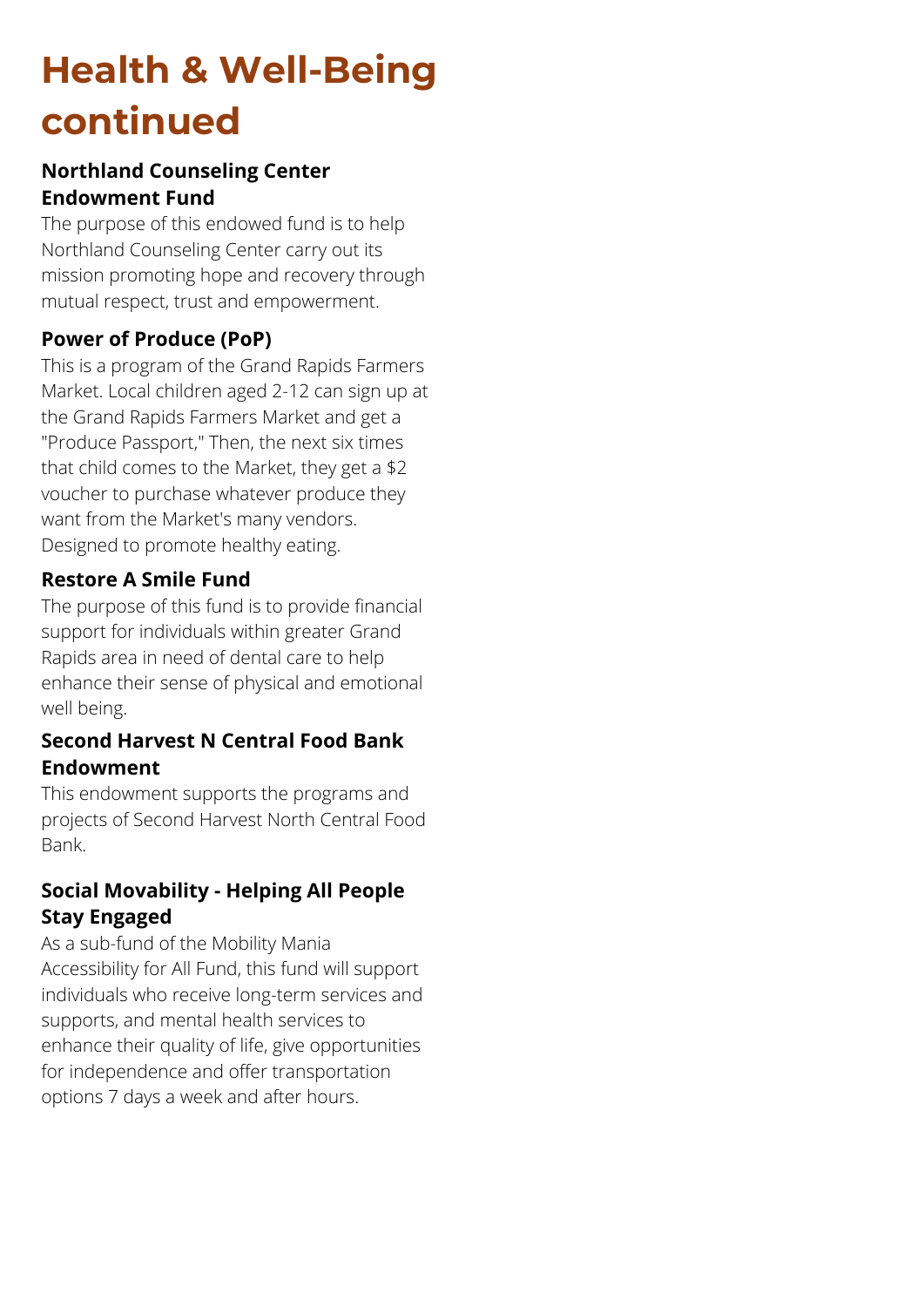## **Peace & Safety**

#### **Advocates for Family Peace Endowment Fund**

This endowment supports the programs and projects of Advocates for Family Peace.

#### **CASE (Communities Against Sexual Exploitation) Fund**

The purpose of the CASE (Communities Against Sexual Exploitation) Fund is to raise awareness about sexual exploitation of youth with a focus on prevention, protection, public awareness and persecution of perpetrators.

#### **Streufert Peace and Safety Fund**

This endowment supports nonprofit programs that promote peace and safety in the Greater Itasca Area.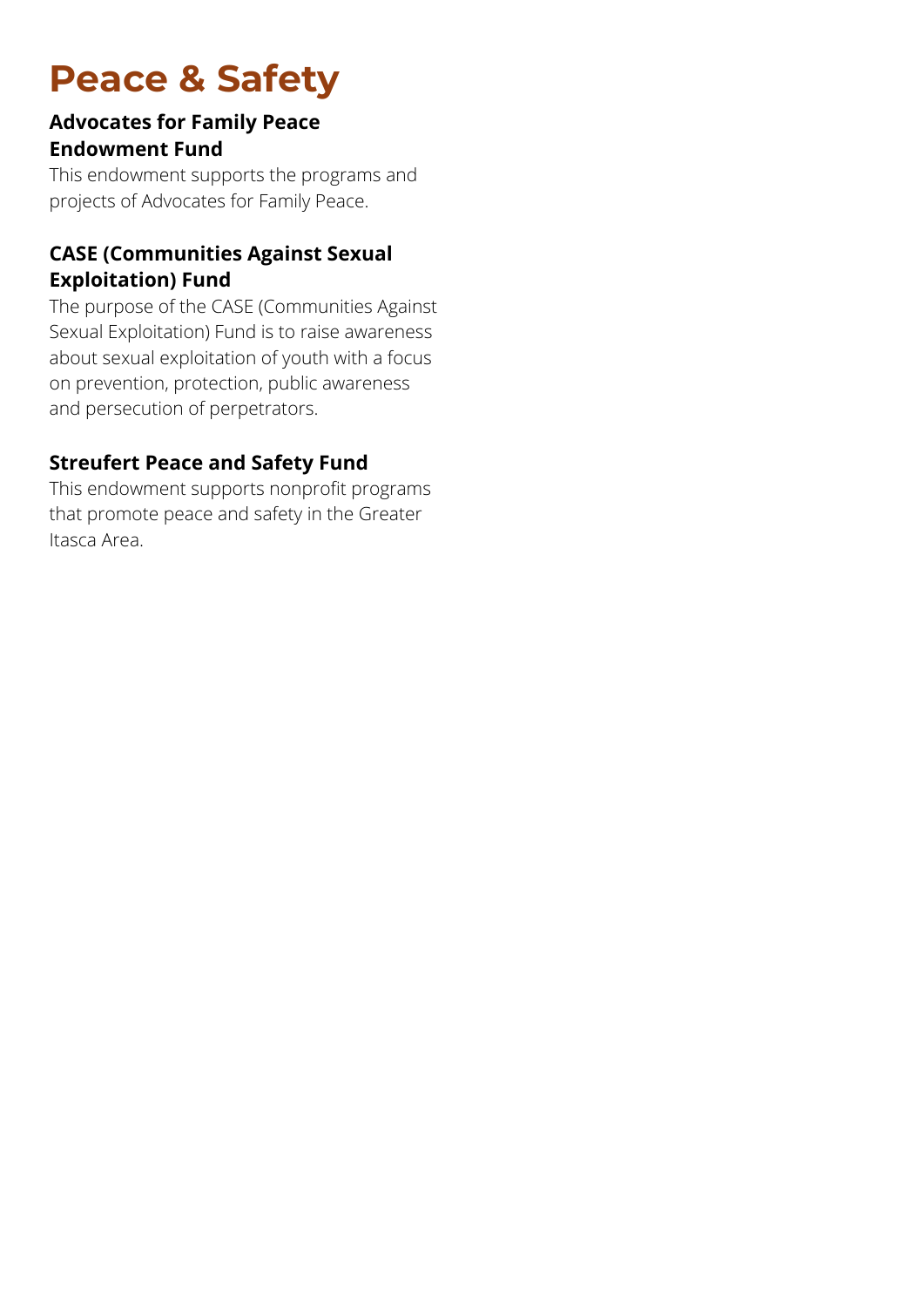## **Sports, Recreation & Animals**

## **Cliff Kauppi Youth Hockey Fund**

This endowment supports local programs and projects that promote hockey for area youth.

#### **Edge of the Wilderness Student Golf Fund**

This fund supports the development of youth interested in golf who live in the Edge of the Wilderness Area.

#### **Fund for Animals**

This endowment supports the programs and projects of non-profit organizations that positively impact animals in the Greater Itasca County area.

#### **Grand Rapids High School Boys Soccer Team Community Fund**

This fund supports expenses for the soccer team not covered by the school district activity fees.

#### **Grand Rapids Hockey Golf Classic Fund**

The purpose of this fund is to support all hockey in the Grand Rapids area

#### **Great Tails Animal Rescue Building Fund**

This fund supports Great Tails Animal Rescue to either build or purchase a building to provide a safe place for our area's homeless, stray and surrendered animals from Itasca County.

#### **Hill Lake Trail Association Fund**

It is the intention of this endowment that a portion of annual distribution be used for maintenance or expansion of the Hill Lake Trail System

#### **Itasca Driftskippers Snowmobile Club Endowment**

This endowment supports the programs and projects of the Driftskippers Snowmobile Club.

#### **Jamie Tennison Memorial Compass Fund**

This fund provides a compass and education to every youth completing the gun safety program in Itasca County.

#### **Jamie Tennison Memorial Compass Fund Non Endowed**

The purpose of this fund is to provide a brochure, a quality liquid filled compass and a short explanation of the program to all boys and girls in Itasca County completing the firearms safety course. This is honor Jamie Tennison who became lost while hunting and was never found.

#### **Minnesota Deer Hunters Association Endowment**

This endowment supports the programs and projects of the Minnesota Deer Hunters' Association (MDHA).

#### **MN Shooting Sports Education Center Fund**

The purpose of this fund is to support and promote area shooting sports.

#### **Nashwauk Township - Cloverdale Fundraising Committee**

The purpose of this fiscal agent fund is to help the community provide an ADA safety approved playground area for the Nashwauk Township and surrounding areas.

#### **Noble Hall Field Improvement Fund**

The purpose of this fund is to purchase artificial turf for the Nobel Hall Field to support more annual activities from area sports teams.

#### **Tom Drazenovich Field Sign Project**

The fund is for the specific purpose to process donations for the purchase of a sign for GRHS practice/lacrosse field.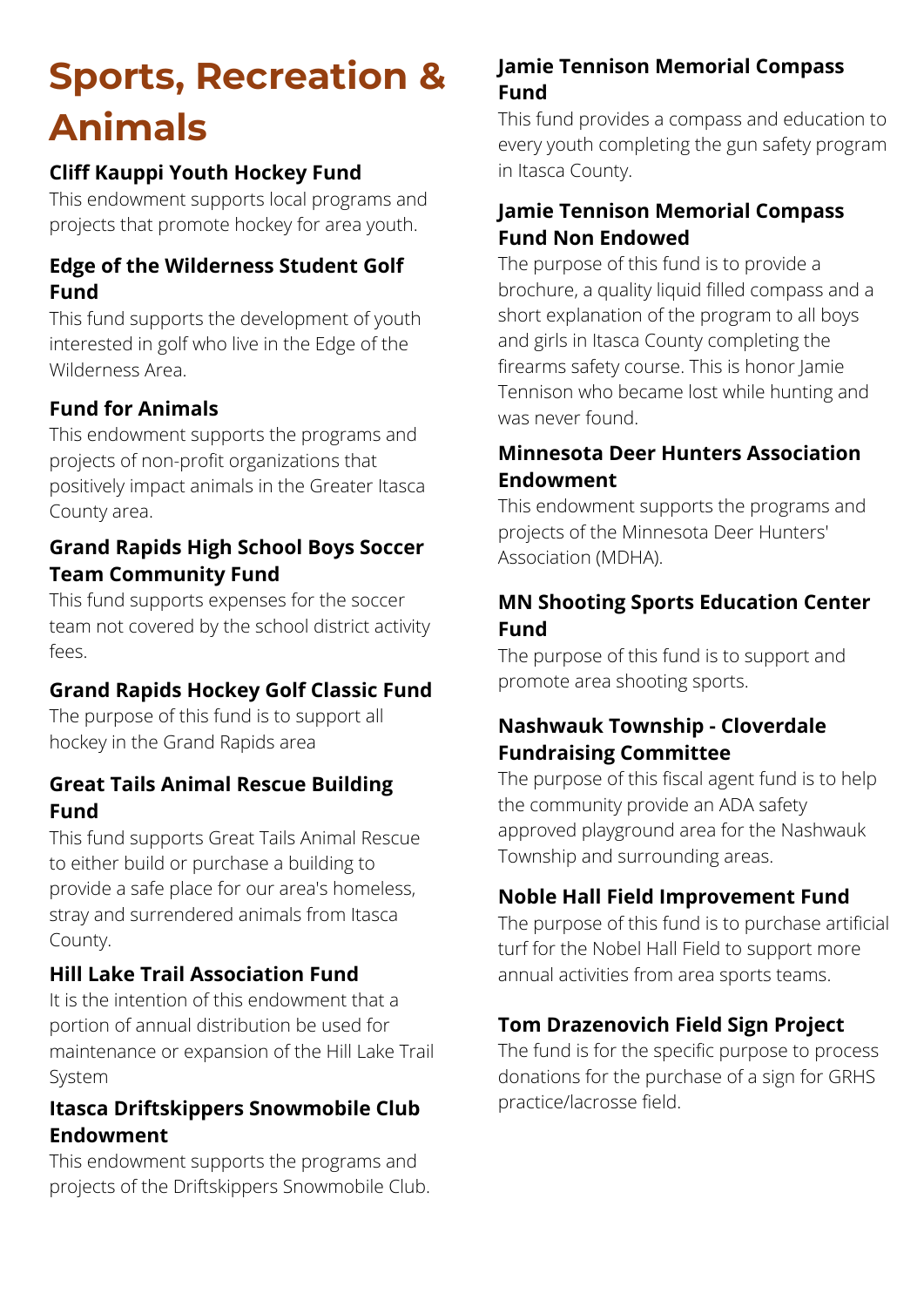## **Workforce**

#### **MDI Success at Work Endowment Fund**

This scholarship provides opportunity to students who may need specific support to overcome physical or other barriers.

#### **MDI Success at Work NonEndowed Fund**

The purpose of this non-endowed fund is to provide grants which enable and encourage an environment within the communities served by MDI that allow persons with disabilities to achieve success at work.

#### **Workforce Ready Scholarship**

A scholarship for people who want to live and work in the Itasca area.